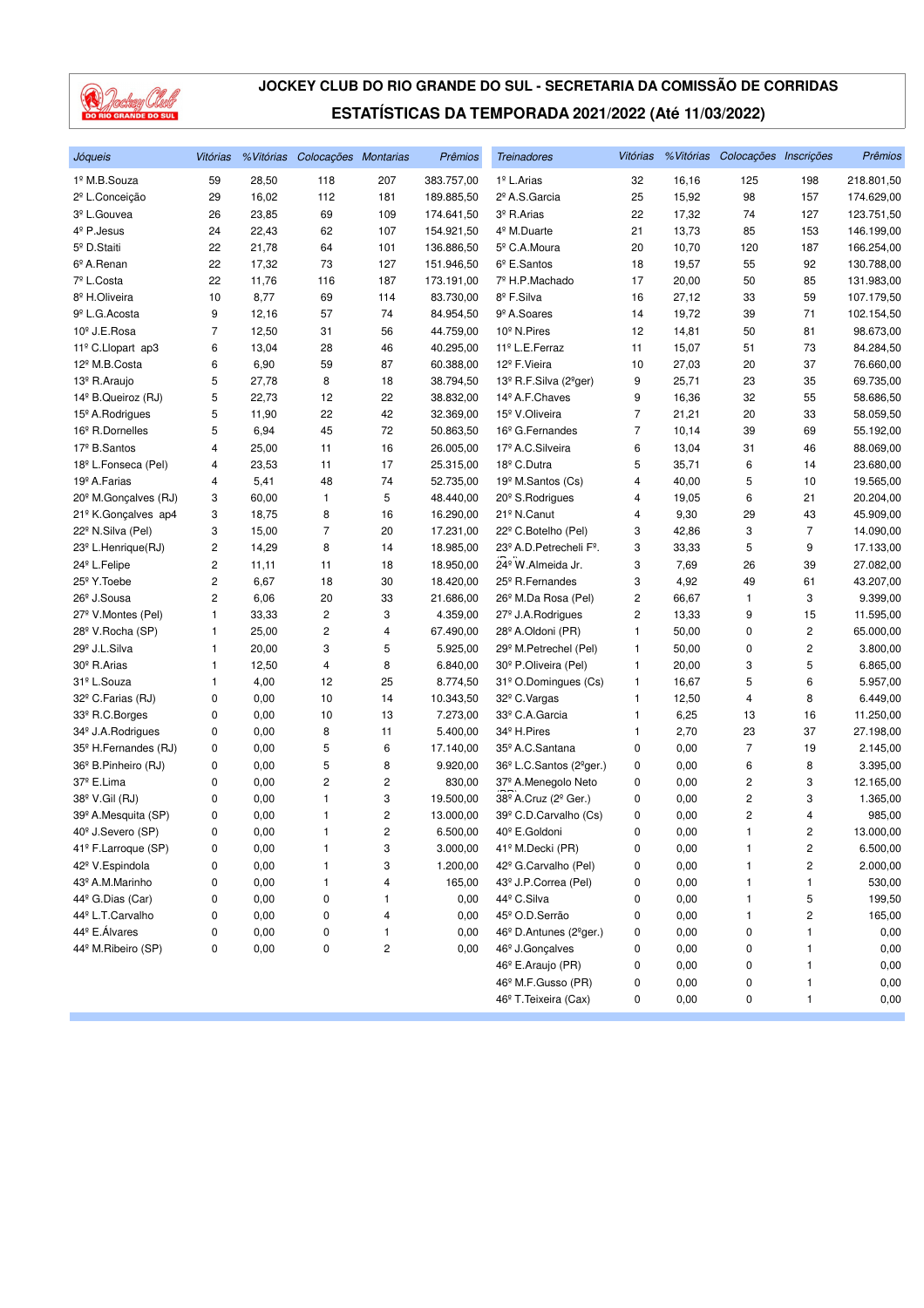

| Reprodutores                                            |                |                         |                         | Corr. Ganh Vit. Coloc. | Prêmios    | Avós Maternos                                     |                |                         |                         | Corr. Ganh Vit. Coloc. | Prêmios    |
|---------------------------------------------------------|----------------|-------------------------|-------------------------|------------------------|------------|---------------------------------------------------|----------------|-------------------------|-------------------------|------------------------|------------|
| 1º Tiger Heart-(Scatmandu)                              | 21             | 13                      | 25                      | 37                     | 140.825,50 | 1º Roi Normand-(Exclusive Native)                 | 26             | 11                      | 23                      | 77                     | 152.408,00 |
| 2 <sup>º</sup> Wired Bryan-USA(Stormy Atlantic)         | 22             | 10                      | 18                      | 31                     | 106.045,00 | 2 <sup>°</sup> Wild Event-(Wild Again)            | 17             | 8                       | 17                      | 38                     | 122.995,00 |
| 3 <sup>º</sup> Oliver Zip-USA(City Zip)                 | 15             | 6                       | 16                      | 42                     | 117.254,00 | 3 <sup>º</sup> Mensageiro Alado-(Ghadeer)         | 11             | 8                       | 12                      | 26                     | 71.386,50  |
| 4 <sup>º</sup> Forestry-(Storm Cat)                     | 14             | 4                       | 12                      | 31                     | 83.589,00  | 4 <sup>º</sup> Magical Mile-(J.O.Tobin)           | $\overline{7}$ | 5                       | 12                      | 9                      | 66.190,00  |
| 5 <sup>°</sup> Adriano-(A.P. Indy)                      | 13             | 7                       | 12                      | 38                     | 82.637,50  | 5 <sup>°</sup> Put It Back-(Honour and Glory)     | 12             | 5                       | 9                       | 20                     | 48.813,50  |
| 6 <sup>°</sup> Midshipman-(Unbridled'S Song)            | $\overline{7}$ | 4                       | 12                      | 16                     | 68.968,00  | 6º Blade Prospector-(Music Prospector)            | 9              | 6                       | $\overline{7}$          | 26                     | 56.347,00  |
| 7º Agnes Gold-(Sunday Silence)                          | 14             | 7                       | 12                      | 31                     | 68.719,50  | 7º First American-(Quiet American)                | 9              | 5                       | 6                       | 30                     | 54.755,00  |
| 8 <sup>º</sup> Glória de Campeão-(Impression)           | 9              | 6                       | 10                      | 27                     | 70.152,00  | 8º Point Given-(Thunder Gulch)                    | 8              | 5                       | 6                       | 17                     | 39.722,50  |
| 9 <sup>º</sup> Billion Dollar-(Put It Back)             | 16             | 9                       | 10                      | 32                     | 69.942,50  | 9 <sup>°</sup> Know Heights-(Shirley Heights)     | 6              | 4                       | 6                       | 17                     | 34.341,50  |
| 10 <sup>°</sup> Goldikovic-(Galileo)                    | 15             | 8                       | 9                       | 34                     | 75.875,50  | 10 <sup>°</sup> Watchmon-(Maria'S Mon)            | 2              | $\overline{\mathbf{c}}$ | 6                       | 6                      | 32.190,00  |
| 11º Victory Is Ours-(Northern Afleet)                   | 13             | 6                       | 8                       | 26                     | 70.410,00  | 11º Grand Slam-PR(Gone West)                      | 3              | $\mathbf{1}$            | 6                       | 6                      | 30.372,00  |
| 12 <sup>º</sup> Koller-ARG(Orpen)                       | 10             | 4                       | $\overline{7}$          | 33                     | 67.323,00  | 12º Tiznow-(Cee'S Tizzy)                          | 2              | 2                       | 5                       | 3                      | 39.700,00  |
| 13 <sup>º</sup> Unbridled Star-(Honour and Glory)       | 4              | 3                       | $\overline{7}$          | 12                     | 36.629,50  | 13º A.P. Indy-(Seattle Slew)                      | 1              | $\mathbf{1}$            | 5                       | 2                      | 32.150,00  |
| 14 <sup>º</sup> First American-(Quiet American)         | 3              | 3                       | 6                       | 8                      | 50.980,00  | 14 <sup>º</sup> Tiger Heart-(Scatmandu)           | 4              | $\overline{\mathbf{c}}$ | 5                       | 9                      | 25.729,00  |
| 15 <sup>°</sup> Desejado Thunder-(Durban Thunder)       | 11             | 5                       | 6                       | 20                     | 45.948,00  | 15º Public Purse-(Private Account)                | 11             | 3                       | 4                       | 30                     | 44.670,50  |
| 16 <sup>°</sup> Tokay-(Wild Event)                      | 13             | 4                       | 5                       | 30                     | 46.215,50  | 16 <sup>°</sup> Redattore-(Roi Normand)           | $\overline{7}$ | $\overline{c}$          | 4                       | 28                     | 42.234,00  |
| 17º Alcorano-(Public Purse)                             | 5              | 3                       | 5                       | 11                     | 37.272,00  | 17 <sup>º</sup> Crimson Tide-(Sadler'S Wells)     | 10             | 3                       | 4                       | 20                     | 32.769,00  |
| 18 <sup>°</sup> Holding Glory-(Public Purse)            | 5              | 3                       | 4                       | 15                     | 46.914,00  | 18 <sup>°</sup> Sulamani-(Hernando)               | 3              | 2                       | 4                       | 13                     | 28.469,00  |
| 19 <sup>°</sup> Courtier-(Pioneerof The Nile)           | 10             | 3                       | 4                       | 29                     | 38.926,50  | 19º Choctaw Ridge-USA(Mr.Prospector)              | 6              | 4                       | 4                       | 17                     | 27.402,50  |
| 20 <sup>°</sup> Un Belini-(Put It Back)                 | 2              | 1                       | 4                       | 12                     | 30.600,00  | 20 <sup>°</sup> Our Emblem-(Mr.Prospector)        | 2              | 1                       | 4                       | 6                      | 25.815,00  |
| 21º Drosselmeyer-USA(Distorted Humor)                   | 7              | 4                       | 4                       | 27                     | 30.319,00  | 21º Inexplicable-(Miswaki)                        | $\overline{7}$ | $\overline{\mathbf{c}}$ | 4                       | 12                     | 25.638,00  |
| 22 <sup>°</sup> Kodiak Kowboy-USA(Posse)                | 7              | 3                       | 4                       | 8                      | 23.055,00  | 22 <sup>°</sup> Whywhywhy-(Mr.Greeley)            | 1              | $\mathbf{1}$            | 4                       | 5                      | 24.624,00  |
| 23 <sup>°</sup> Union Avenue-USA(Gone West)             | 6              | 3                       | 4                       | 9                      | 22.746,50  | 23 <sup>°</sup> Top Hat-(Royal Academy)           | 1              | $\mathbf{1}$            | 4                       | 10                     | 22.120,00  |
| 24 <sup>°</sup> Mr.Angra-(Romarin)                      | 1              | 1                       | 4                       | 10                     | 22.120,00  | 24 <sup>°</sup> Cape Town-(Seeking The Gold)      | 3              | $\overline{\mathbf{c}}$ | 3                       | 9                      | 32.267,00  |
| 25 <sup>°</sup> Poker Face-(Wild Event)                 | 4              | 3                       | 4                       | 10                     | 20.700,00  | 25 <sup>°</sup> Vettori-(Machiavellian)           | 7              | 3                       | 3                       | 8                      | 30.628,00  |
| 26 <sup>°</sup> Crocodilo Dandy-PR(Belong To Me)        | 3              | $\overline{\mathbf{c}}$ | 4                       | 6                      | 19.749,00  | 26 <sup>°</sup> Spend A Buck-(Buckaroo)           | 6              | 2                       | 3                       | 20                     | 24.101,50  |
| 27 <sup>°</sup> Redattore-(Roi Normand)                 | 8              | 3                       | 3                       | 44                     | 42.789,00  | 27 <sup>°</sup> Ghadeer-(Lyphard)                 | 5              | 3                       | 3                       | 19                     | 23.341,50  |
| 28 <sup>°</sup> Salto-(Pivotal)                         | 7              | 2                       | 3                       | 24                     | 28.607,00  | 28 <sup>°</sup> Mark Of Esteem-(Darshaan)         | 3              | 2                       | 3                       | 6                      | 20.948,00  |
| 29 <sup>°</sup> Catcher In The Sky-(Catcher In The Rye) | 5              | 3                       | 3                       | 22                     | 27.461,00  | 29º Lil'S Lad-(Pine Bluff)                        | 1              | $\mathbf{1}$            | 3                       | 12                     | 19.768,00  |
| 30 <sup>°</sup> Embaixador Inglês-SP(First American)    | 4              | 2                       | 3                       | 17                     | 26.441,50  | 30 <sup>°</sup> Nedawi-(Rainbow Quest)            | 5              | 3                       | 3                       | 6                      | 19.630,00  |
| 31º Quick Road-(Jules)                                  | 2              | 1                       | 3                       | 15                     | 22.379,00  | 31º Northern Afleet-(Afleet)                      | 6              | 3                       | 3                       | 10                     | 19.475,00  |
| 32 <sup>°</sup> Pioneering-(Mr.Prospector)              | 5              | 2                       | 3                       | 15                     | 18.175,00  | 32º Spring Halo-(Southern Halo)                   | 10             | $\overline{\mathbf{c}}$ | 3                       | 18                     | 17.515,00  |
| 33º Taludo-(Music Prospector)                           | 3              | 2                       | 3                       | 4                      | 13.110,00  | 33º Minstrel Glory-(The Minstrel)                 | 3              | 2                       | 3                       | 5                      | 16.255,00  |
| 34 <sup>°</sup> Wild Event-(Wild Again)                 | 6              | 2                       | $\overline{\mathbf{c}}$ | 10                     | 50.910,00  | 34 <sup>°</sup> Romarin-(Itajara)                 | 2              | 2                       | 3                       | $\overline{4}$         | 15.609,00  |
| 35 <sup>°</sup> Out Of Control-(Vettori)                | 8              | 2                       | 2                       | 28                     | 27.636,50  | 35 <sup>°</sup> American Gipsy-(Septième Ciel)    | 4              | 2                       | 3                       | 4                      | 15.130,00  |
| 36 <sup>°</sup> Jeune-Turc-(Know Heights)               | 4              | 2                       | $\overline{\mathbf{c}}$ | 20                     | 24.882,00  | 36 <sup>°</sup> Woodman-(Mr.Prospector)           | 1              | $\mathbf{1}$            | 3                       | 6                      | 13.705,00  |
| 37 <sup>°</sup> Que Fenômeno-(Northern Afleet)          | 3              | 1                       | $\overline{\mathbf{c}}$ | 11                     | 19.470,00  | 37 <sup>°</sup> Odysseus-(Sail Through)           | 1              | 1                       | 3                       | 2                      | 13.140,00  |
| 38 <sup>°</sup> Phone Time-(Gilded Time (USA))          | 5              | 2                       | $\overline{\mathbf{c}}$ | 14                     | 17.422,00  | 38 <sup>°</sup> Salute The Sarge-(Forest Wildcat) | 2              | 1                       | 2                       | 11                     | 28.313,00  |
| 39º É do Sul-(Irish Fighter)                            | 1              | 1                       | $\overline{\mathbf{c}}$ | 5                      | 17.199,00  | 39º Roman Ruler-(Fusaichi Pegasus)                | 1              | 1                       | 2                       | 1                      | 27.200,00  |
| 40 <sup>°</sup> Public Purse-(Private Account)          | 5              | 2                       | $\overline{c}$          | 14                     | 16.593,00  | 40 <sup>°</sup> Clackson-(I Say)                  | 5              | 2                       | $\overline{c}$          | 19                     | 20.910,00  |
| 41º Sanduka-(Wild Event)                                | 1              | 1                       | $\overline{\mathbf{c}}$ | 8                      | 13.670,00  | 41º Pioneering-(Mr.Prospector)                    | 3              | $\mathbf{1}$            | $\boldsymbol{2}$        | 13                     | 20.507,00  |
| 42 <sup>°</sup> Hat Trick-(Sunday Silence)              | 3              | 2                       | 2                       | 6                      | 13.575,00  | 42 <sup>°</sup> Dodge-(Mr. Prospector)            | 10             | 2                       | 2                       | 25                     | 20.058,00  |
| 43º Eyeofthetiger-(Tempranero)                          | 2              | 1                       | 2                       | 8                      | 12.687,50  | 43º Notation-(Well Decorated)                     | 4              | 1                       | $\overline{\mathbf{c}}$ | 6                      | 17.424,00  |
| 44 <sup>°</sup> Acteon Man-(Be My Chief)                | 2              | 1                       | 2                       | 3                      | 11.700,00  | 44º Fast Fingers-(Mt.Livermore)                   | 4              | 2                       | $\overline{\mathbf{c}}$ | 10                     | 17.129,50  |
| 45 <sup>°</sup> Nedawi-(Rainbow Quest)                  | 4              | 2                       | 2                       | $\overline{7}$         | 11.310,00  | 45 <sup>°</sup> Linngari-(Indian Ridge)           | 1              | 1                       | $\mathbf 2$             | 2                      | 14.600,00  |
| 46 <sup>°</sup> Arambaré-(Jarraar)                      | 1              | 1                       | 2                       | 3                      | 10.965,00  | 46 <sup>°</sup> Fahim-(Green Desert)              | 3              | 2                       | $\boldsymbol{2}$        | 10                     | 13.293,00  |
| 47º Crafty C.T.-(Crafty Prospector)                     | 3              | 1                       | 2                       | 6                      | 9.570,00   | 47º Gilded Time (USA)-(Timeless Moment)           | 3              | 1                       | $\overline{\mathbf{c}}$ | 6                      | 12.704,50  |
| 48º Valente Master-(Holzmeister)                        | 1              | 1                       | 2                       | 1                      | 8.820,00   | 48 <sup>°</sup> Red Runner-(Storm Cat)            | 2              | 1                       | $\overline{\mathbf{c}}$ | 8                      | 12.607,50  |
| 49º Chronnos-(Elusive Quality)                          | 2              | 2                       | 2                       | 0                      | 7.290,00   | 49º Burooj-(Danzig)                               | 4              | 1                       | 2                       | 12                     | 12.443,50  |
| 50 <sup>°</sup> Mike Toor-(Dodge)                       | 2              | 1                       | 2                       | $\mathbf{1}$           | 6.825,00   | 50 <sup>°</sup> Amigoni-(Danehill)                | 4              | 2                       | $\overline{\mathbf{c}}$ | 10                     | 12.050,00  |
|                                                         |                |                         |                         |                        |            |                                                   |                |                         |                         |                        |            |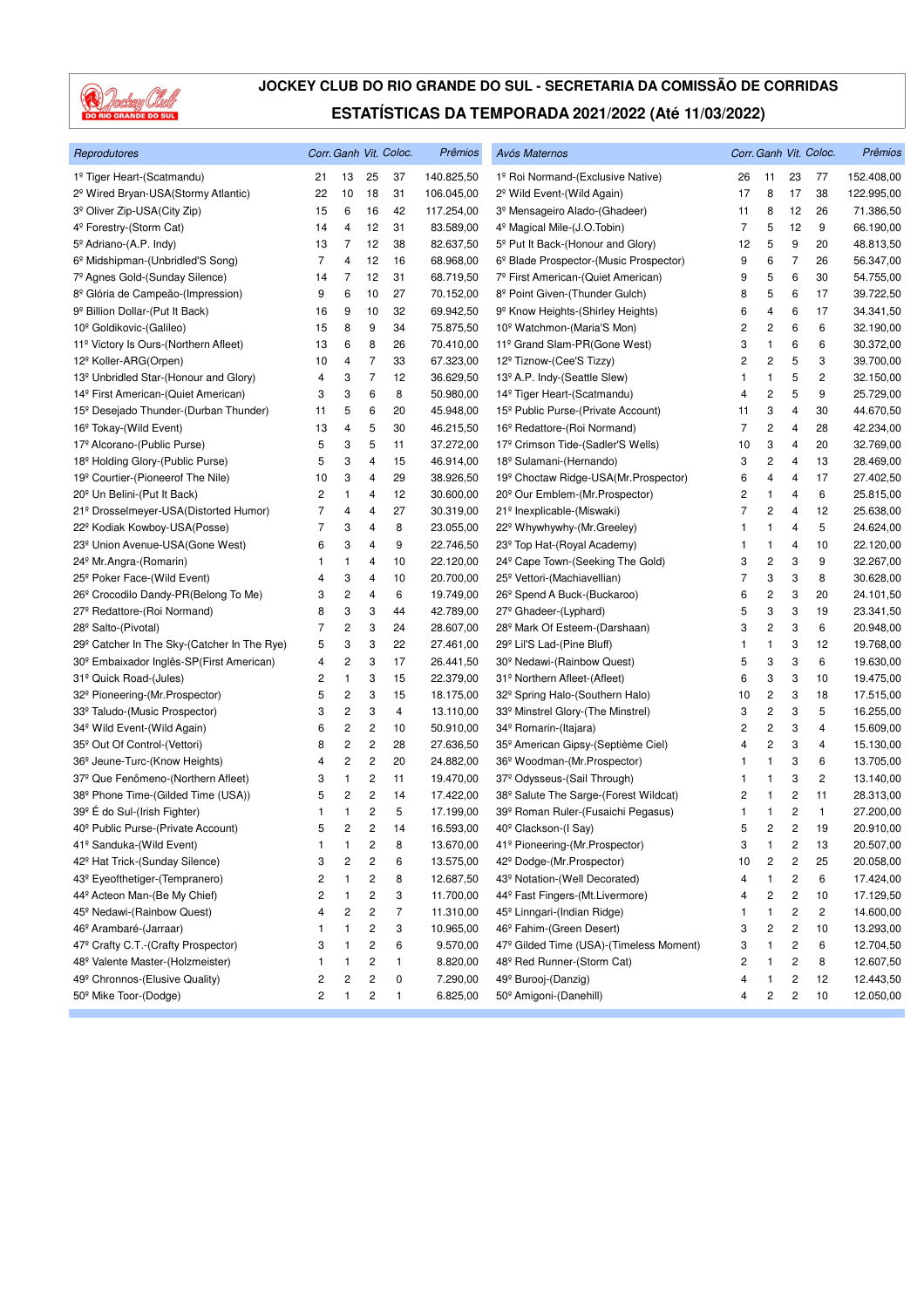

| Proprietários                                            |                |                |                | Corr. Ganh Vit. Coloc.  | Prêmios    | Criadores                                    |                |                         |                | Corr. Ganh Vit. Coloc. | Prêmios    |
|----------------------------------------------------------|----------------|----------------|----------------|-------------------------|------------|----------------------------------------------|----------------|-------------------------|----------------|------------------------|------------|
| 1º Alberto J. Tiellet Miorim                             | 21             | 13             | 22             | 69                      | 160.218,50 | 1º Haras Figueira do Lago                    | 10             | 7                       | 14             | 58                     | 103.338,00 |
| 2 <sup>º</sup> Global Oil Distribuidora de Petróleo Ltda | 20             | 10             | 21             | 75                      | 121.909,00 | 2 <sup>º</sup> Haras Celcape                 | 8              | 4                       | 14             | 25                     | 99.315,50  |
| 3 <sup>º</sup> Stud Sion                                 | 23             | 6              | 16             | 40                      | 103.591,00 | 3 <sup>º</sup> Haras Springfield             | 9              | 5                       | 13             | 17                     | 76.179,00  |
| 4 <sup>º</sup> Stud Boate Azul                           | 10             | 3              | 11             | 26                      | 76.194,00  | 4 <sup>º</sup> Haras Alves Teixeira          | 17             | 10                      | 12             | 44                     | 89.525,50  |
| 5 <sup>º</sup> Mauricio Roriz dos Santos                 | 8              | 5              | 8              | 14                      | 58.434,50  | 5 <sup>º</sup> Haras J.G.                    | 15             | 7                       | 11             | 34                     | 68.572,50  |
| 6º Ramiro Curi de Lemos                                  | 4              | 3              | 8              | 5                       | 48.965,00  | 6 <sup>º</sup> Haras Capela de Santana       | 17             | 7                       | 10             | 33                     | 81.200,50  |
| 7º Haras Maluga                                          | 6              | 4              | $\overline{7}$ | 19                      | 57.069,50  | 7º Haras Santa Maria de Araras               | 22             | $\overline{7}$          | 8              | 49                     | 107.780,00 |
| 8 <sup>º</sup> Haras Uberlândia                          | $\overline{7}$ | 4              | $\overline{7}$ | 25                      | 45.366,00  | 8 <sup>º</sup> Haras Vale Verde              | 11             | 6                       | 8              | 19                     | 65.670,00  |
| 9 <sup>º</sup> Coudelaria San Paolo                      | 5              | 3              | $\overline{7}$ | 17                      | 41.808,50  | 9 <sup>º</sup> Haras Uberlândia              | 9              | 5                       | 8              | 41                     | 64.166,00  |
| 10 <sup>°</sup> Stud Lobão de Pelotas                    | 6              | 4              | 6              | 19                      | 40.230,00  | 10 <sup>º</sup> Haras Dilema                 | 3              | $\mathbf{1}$            | 8              | 12                     | 44.422,50  |
| 11 <sup>º</sup> Stud Slick                               | 10             | 5              | 6              | 15                      | 29.884,00  | 11 <sup>º</sup> Haras Maluga                 | 8              | 4                       | $\overline{7}$ | 19                     | 57.460,00  |
| 12 <sup>º</sup> Haras Rio Iguassu                        | 7              | 4              | 5              | 11                      | 90.475,00  | 12 <sup>º</sup> Haras Santarém               | 7              | 4                       | $\overline{7}$ | 12                     | 39.965,00  |
| 13 <sup>°</sup> Stud Vicente Garbin Obino                | 4              | 3              | 5              | 4                       | 36.875,00  | 13 <sup>º</sup> Haras Cima                   | 4              | 1                       | 6              | 11                     | 44.035,50  |
| 14 <sup>º</sup> Haras das Araucárias                     | 4              | 2              | 5              | 6                       | 26.260,00  | 14 <sup>°</sup> Haras Ereporã                | 5              | 3                       | 6              | 8                      | 30.180,50  |
| 15 <sup>°</sup> Stud Alegretense                         | 1              | 1              | 5              | 4                       | 23.085,00  | 15 <sup>°</sup> Haras Nijú                   | 11             | 5                       | 5              | 24                     | 42.984,00  |
| 16 <sup>°</sup> Stud Duplo Ouro                          | 9              | 4              | 4              | 17                      | 69.872,00  | 16 <sup>°</sup> Paulo Neri de Lima Bergamo   | 3              | $\overline{\mathbf{c}}$ | 5              | 4                      | 40.300,00  |
| 17º Ricardo Corrêa                                       | 4              | 2              | 4              | 21                      | 50.030,50  | 17 <sup>º</sup> Haras Anderson               | 7              | 4                       | 5              | 18                     | 31.676,50  |
| 18 <sup>°</sup> Stud Casablanca                          | 12             | 4              | 4              | 20                      | 35.307,50  | 18 <sup>°</sup> Stud Ferragus                | 6              | 2                       | 5              | 13                     | 29.554,00  |
| 19 <sup>º</sup> Gil Boczianowski Irala                   | 4              | 2              | $\overline{4}$ | $\overline{7}$          | 22.688,00  | 19 <sup>º</sup> Haras Rio Iguassu            | 8              | 3                       | 4              | 12                     | 88.705,00  |
| 20 <sup>°</sup> José Paulo Scorsatto Elias               | 11             | 3              | 4              | $\overline{7}$          | 17.364,50  | 20 <sup>°</sup> Haras Di Cellius             | 8              | $\overline{4}$          | 4              | 35                     | 38.228,50  |
| 21º Guilherme Vargas Dias                                | 5              | 3              | 3              | 42                      | 37.507,00  | 21 <sup>º</sup> Haras Ponta Porã             | 11             | 3                       | 4              | 19                     | 32.495,00  |
| 22º Agamenon Machado de Assis Berni                      | 4              | 3              | 3              | 13                      | 25.240,00  | 22 <sup>°</sup> Haras Cruz de Pedra          | 4              | $\mathbf 2$             | 4              | 12                     | 27.139,00  |
| 23 <sup>°</sup> Stud Red Bier                            | 2              | 2              | 3              | 5                       | 25.100,00  | 23 <sup>º</sup> Haras Corunilha              | 2              | $\overline{c}$          | 4              | 6                      | 22.270,00  |
| 24º Stud Vô Chico / Haras Troiano Fialho                 | 3              | 2              | 3              | 9                       | 22.431,00  | 24 <sup>º</sup> Haras Torrão de Ouro         | 1              | 1                       | 4              | 10                     | 22.120,00  |
| 25 <sup>°</sup> Eládio Mavignier Benevides               | 3              | 3              | 3              | 5                       | 21.055,00  | 25 <sup>º</sup> Haras Nova Vitória           | 3              | $\overline{\mathbf{c}}$ | 4              | 6                      | 19.749,00  |
| 26 <sup>°</sup> Stud Brother and Sister                  | 2              | 1              | 3              | 12                      | 20.669,00  | 26 <sup>°</sup> Haras Doce Vale              | 5              | 3                       | 4              | 8                      | 18.295,00  |
| 27 <sup>°</sup> Stud Kid                                 | 1              | 1              | 3              | 12                      | 19.768,00  | 27 <sup>°</sup> Haras Regina                 | 4              | 3                       | 3              | 6                      | 28.450,00  |
| 28 <sup>°</sup> Diogo de Oliveira Machado                | 4              | 2              | 3              | 11                      | 18.985,00  | 28º Haras Paraiso da Lagoa                   | 5              | $\overline{\mathbf{c}}$ | 3              | 21                     | 28.091,50  |
| 29º Franklin José Chaves                                 | 5              | 2              | 3              | 12                      | 17.005,00  | 29º Haras Santa Rita da Serra                | 7              | 3                       | 3              | 24                     | 22.749,50  |
| 30 <sup>°</sup> Coudelaria Internacional                 | 3              | 3              | 3              | 6                       | 15.672,00  | 30 <sup>°</sup> Haras Estrela Energia        | 2              | 1                       | 3              | 15                     | 22.395,00  |
| 31º Stud Mo Bay                                          | 1              | 1              | 3              | 0                       | 13.600,00  | 31º Homero Tarragô Filho                     | 5              | 2                       | 3              | 15                     | 20.749,50  |
| 32 <sup>º</sup> Haras dos Girassóis                      | 2              | 2              | 3              | 1                       | 11.325,00  | 32º Haras LLC                                | 3              | 2                       | 3              | $\overline{7}$         | 20.715,00  |
| 33º Luiz Henrique F. dos Santos                          | 4              | 2              | 2              | 14                      | 22.069,00  | 33 <sup>º</sup> Haras Gherar                 | 3              | $\overline{\mathbf{c}}$ | 3              | 13                     | 17.477,50  |
| 34 <sup>º</sup> Coudelaria F.B.L.                        | 2              | $\mathbf{1}$   | 2              | 3                       | 18.755,00  | 34 <sup>º</sup> Haras Santa Ignês de Spanier | 4              | $\mathbf 2$             | 3              | 9                      | 17.045,00  |
| 35 <sup>°</sup> Telmo Nunes Estrella                     | 3              | 2              | $\overline{c}$ | 12                      | 18.620,00  | 35 <sup>°</sup> Stud Itaara                  | 3              | $\overline{c}$          | 3              | 3                      | 14.570,00  |
| 36º Marco Antonio Dexheimer                              |                | 1              | 2              | 9                       | 18.482,00  | 36º Haras Cerro Formoso                      | 1              | 1                       | 2              | $\mathbf{1}$           | 27.200,00  |
| 37º Ana Claudia Espindola Carvalhal                      | 1              | 1              | 2              | 5                       | 17.199,00  | 37 <sup>º</sup> Stud Don Juan                | 2              | 2                       | 2              | 17                     | 24.350,50  |
| 38 <sup>°</sup> Stud La Moneda                           | 3              | 2              | 2              | 10                      | 16.471,00  | 38 <sup>°</sup> Stud Eternamente Rio         | 6              | 2                       | 2              | 19                     | 21.880,00  |
| 39° Stud F. F. F. J.                                     | 2              | 1              | 2              | 12                      | 16.212,00  | 39º Stud Borba Martins                       | 1              | $\mathbf{1}$            | 2              | 9                      | 18.482,00  |
| 40 <sup>°</sup> Stud A M L                               | $\mathbf{1}$   | 1              | $\overline{c}$ | $\mathbf 0$             | 15.500,00  | 40 <sup>°</sup> Haras Cambay                 | $\overline{7}$ | 2                       | 2              | 15                     | 17.912,50  |
| 41º Stud Globo                                           | 2              | 2              | 2              | 4                       | 15.455,00  | 41º Coudelaria Monte Parnaso                 | 1              | 1                       | 2              | 5                      | 17.199,00  |
| 42 <sup>º</sup> Stud Pereirão                            | 1              | 1              | 2              | 10                      | 15.313,00  | 42 <sup>°</sup> Stud La Moneda               | 3              | 2                       | 2              | 10                     | 16.471,00  |
| 43 <sup>°</sup> Fabiane de Mattos                        | 1              | 1              | 2              | $\overline{\mathbf{c}}$ | 14.600,00  | 43º TBS International Stud                   | 2              | 1                       | 2              | 12                     | 15.911,50  |
| 44º Stud Hulk                                            | 4              | 2              | 2              | 7                       | 14.140,00  | 44 <sup>°</sup> Stud Embalagem               | 2              | 1                       | 2              | 8                      | 15.717,00  |
| 45 <sup>º</sup> José Antônio Severino Forte              |                | 1              | 2              | 8                       | 13.670,00  | 45 <sup>°</sup> Ulisses Lignon Carneiro      | 6              | 2                       | 2              | 10                     | 15.657,00  |
| 46 <sup>°</sup> Rafael Antonio Dias Gomes                | 2              | $\overline{c}$ | 2              | 11                      | 13.580,00  | 46 <sup>°</sup> Duilio Berleze               | 2              | 1                       | 2              | 6                      | 14.610,00  |
| 47º Henrique Menegotto Lorea                             | 1              | 1              | 2              | 6                       | 13.156,50  | 47º Agro Pastoril Haras São Luiz Ltda        | 3              | 2                       | 2              | 10                     | 14.602,50  |
| 48 <sup>°</sup> Stud Red Friends                         | 2              | 2              | 2              | 8                       | 12.506,00  | 48 <sup>°</sup> Fabiane de Mattos            | 1              | 1                       | 2              | 2                      | 14.600,00  |
| 49º Roberto V. de Aguiar da Costa                        | 3              | 2              | 2              | 4                       | 11.910,00  | 49º Haras Nacional                           | 3              | 2                       | 2              | 12                     | 13.855,00  |
| 50º Mário Noel Ferrasso                                  | 1              | 1              | 2              | 3                       | 11.910,00  | 50 <sup>°</sup> Haras Félix de Carvalho      | 1              | 1                       | 2              | 8                      | 13.670,00  |
|                                                          |                |                |                |                         |            |                                              |                |                         |                |                        |            |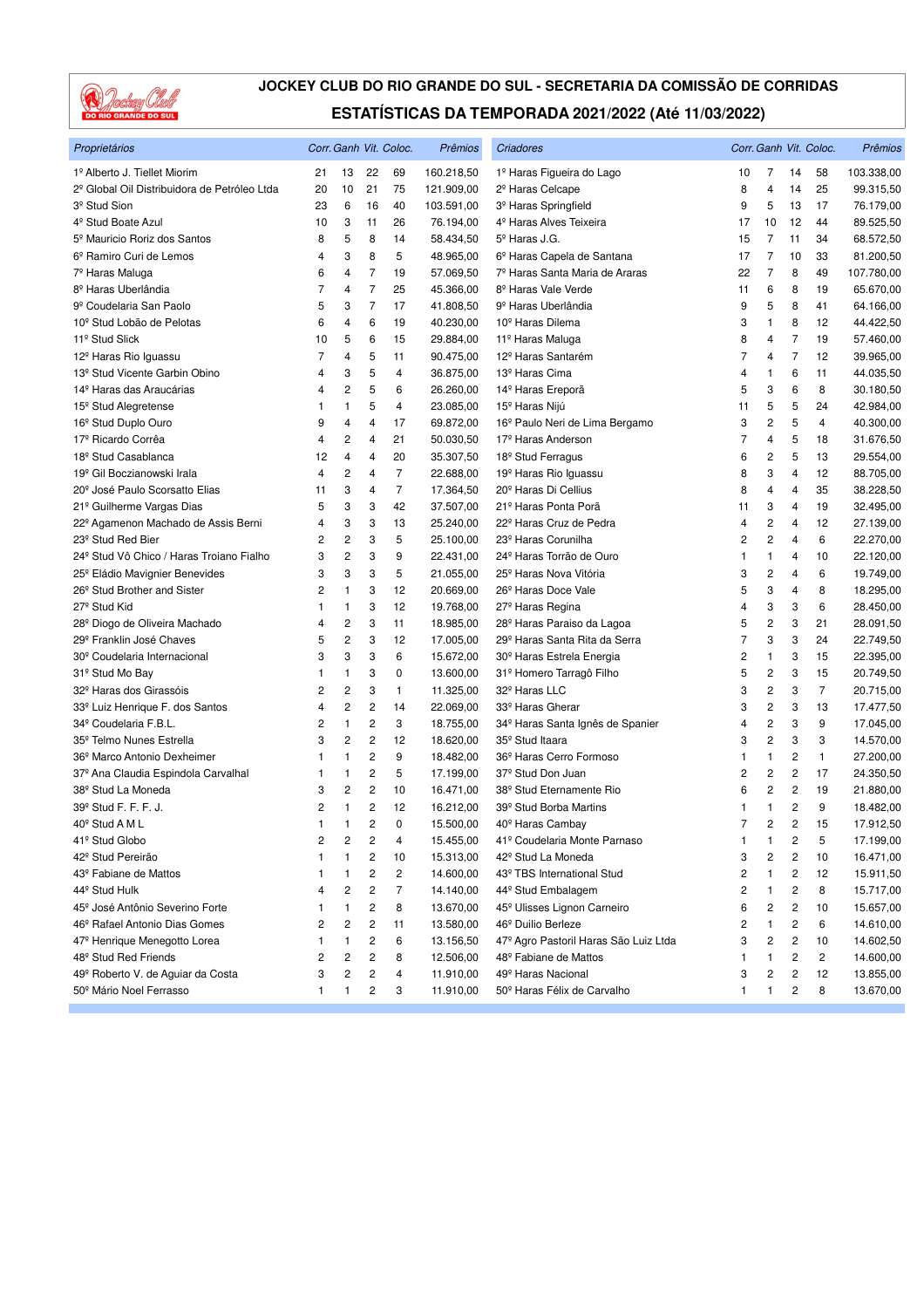

| Criadores (2 anos)                           |                |                |                | Corr. Ganh Vit. Coloc. | Prêmios   | Reprodutores (2 anos)                             |                |              |                | Corr. Ganh Vit. Coloc. | Prêmios   |
|----------------------------------------------|----------------|----------------|----------------|------------------------|-----------|---------------------------------------------------|----------------|--------------|----------------|------------------------|-----------|
| 1º Haras Capela de Santana                   | 5              | $\overline{2}$ | 4              | 9                      | 34.730,00 | 1º Wired Bryan-USA(Stormy Atlantic)               | 6              | 4            | 6              | $\overline{c}$         | 39.090,00 |
| 2 <sup>º</sup> Haras Vale Verde              | 4              | $\mathbf{1}$   | $\overline{c}$ | 5                      | 20.240,00 | 2 <sup>º</sup> Victory Is Ours-(Northern Afleet)  | 4              | 1            | 2              | 5                      | 20.240,00 |
| 3 <sup>º</sup> Haras Santa Maria de Araras   | 4              | $\overline{c}$ | 2              | 3                      | 14.520,00 | 3 <sup>º</sup> Kentuckian-(Tiznow)                | 2              | 1            | $\overline{1}$ | $\mathbf{1}$           | 65.530,00 |
| 4 <sup>º</sup> Haras Nijú                    | 5              | $\overline{c}$ | 2              | 2                      | 13.780,00 | 4º Embaixador Inglês-SP(First American)           | 2              | 1            | $\overline{1}$ | 6                      | 13.405,00 |
| 5 <sup>°</sup> Haras Rio Iguassu             | 1              | -1             | 1              | 0                      | 65.000,00 | 5º Billion Dollar-(Put It Back)                   | 3              | 1            | 1              | $\overline{c}$         | 9.610,00  |
| 6º Haras Paraiso da Lagoa                    | 2              | -1             |                | 6                      | 13.405,00 | 6º Goldikovic-(Galileo)                           | 4              | 1            | 1              | 4                      | 8.690,00  |
| 7º Haras Alves Teixeira                      | 3              |                |                | 1                      | 8.550,00  | 7º Adriano-(A.P. Indy)                            | 1              | $\mathbf{1}$ | 1              | 2                      | 8.690,00  |
| 8 <sup>º</sup> Eládio Mavignier Benevides    | 1              | -1             | 1              | 2                      | 8.160,00  | 8º Alcorano-(Public Purse)                        | 1              | 1            | 1              | $\overline{2}$         | 6.765,00  |
| 9 <sup>º</sup> Stud Globo                    |                | -1             | 1              | $\overline{2}$         | 6.765,00  | 9 <sup>º</sup> Emcee-(Unbridled'S Song)           | 2              | 1            | 1              | $\mathbf{1}$           | 5.830,00  |
| 10 <sup>°</sup> Haras Anderson               |                | $\overline{1}$ | 1              | 1                      | 5.830,00  | 9º Phone Time-(Gilded Time (USA))                 | 1              | $\mathbf{1}$ | $\overline{1}$ | $\mathbf{1}$           | 5.830,00  |
| 11º Aluizio Merlin Ribeiro                   |                | 0              | 0              | 1                      | 19.500,00 | 11º Quiz Kid-(Forestry)                           | 1              | 0            | 0              | $\mathbf{1}$           | 19.500,00 |
| 12 <sup>º</sup> Haras Cima                   |                | 0              | $\mathbf 0$    | 1                      | 13.000,00 | 12 <sup>°</sup> Forestry-(Storm Cat)              | 1              | 0            | 0              | $\mathbf{1}$           | 13.000,00 |
| 13 <sup>°</sup> Haras Free Way               |                | 0              | 0              | 1                      | 6.500,00  | 13º Tokay-(Wild Event)                            | 3              | 0            | 0              | 8                      | 7.830,00  |
| 14 <sup>º</sup> Haras das Araucárias         | 2              | 0              | 0              | 4                      | 4.630,00  | 14 <sup>º</sup> Tiger Heart-(Scatmandu)           | 2              | 0            | 0              | $\mathbf{1}$           | 6.500,00  |
| 15 <sup>°</sup> Haras Fidelis Hillmann       |                | 0              | 0              | $\overline{c}$         | 3.200,00  | 15 <sup>°</sup> Koller-ARG(Orpen)                 | 3              | 0            | 0              | 3                      | 4.260,00  |
| 16 <sup>°</sup> Haras Palmerini              | 2              | 0              | 0              | 3                      | 2.915,00  | 16 <sup>°</sup> Redattore-(Roi Normand)           | 1              | 0            | 0              | 3                      | 4.130,00  |
| 17º Homero Tarragô Filho                     | 2              | 0              | 0              | 3                      | 2.650,00  | 17 <sup>°</sup> Oliver Zip-USA(City Zip)          | 2              | 0            | 0              | 2                      | 3.590,00  |
| 18º Haras Santa Tereza do Bom Retiro         | 1              | 0              | 0              | $\overline{c}$         | 2.120,00  | 18º Salto-(Pivotal)                               | 2              | 0            | 0              | 3                      | 2.915,00  |
| 18 <sup>º</sup> Haras Ereporã                | 2              | 0              | 0              | 2                      | 2.120,00  | 19º La Fúria Negra-PR(Mensageiro Alado)           | 2              | 0            | 0              | 3                      | 2.650,00  |
| 20 <sup>°</sup> Haras Quero-Quero do Sul     |                | 0              | 0              | 1                      | 2.000,00  | 20 <sup>°</sup> West By East-(Blade Prospector)   | 1              | 0            | 0              | 2                      | 2.120,00  |
| 21 <sup>º</sup> Haras Celcape                |                | 0              | 0              | 1                      | 1.590,00  | 21º Vettori-(Machiavellian)                       | 1              | 0            | 0              | $\mathbf{1}$           | 1.590,00  |
| 22 <sup>º</sup> Haras Santa Ignês de Spanier |                | 0              | 0              | 3                      | 1.325,00  | 22º Save The Tiger-ARG(Giant'S Causeway)          | $\overline{c}$ | 0            | 0              | $\overline{c}$         | 1.560,00  |
| 23 <sup>°</sup> Haras Gherar                 |                | 0              | 0              | 1                      | 1.060,00  | 23 <sup>°</sup> Union Avenue-USA(Gone West)       | 1              | 0            | $\Omega$       | 3                      | 1.325,00  |
| 24 <sup>°</sup> Stud Villas de Aguiar        |                | 0              | 0              | 2                      | 530,00    | 24 <sup>°</sup> Hat Trick-(Sunday Silence)        | 1              | 0            | 0              | $\mathbf{1}$           | 300,00    |
| 25 <sup>°</sup> Haras Santa Rita da Serra    |                | 0              | 0              | 1                      | 530,00    | 25 <sup>°</sup> My Cherie Amour-(Ay Caramba)      | 1              | 0            | $\Omega$       | $\mathbf{1}$           | 265,00    |
| 26 <sup>°</sup> Stud Eternamente Rio         |                | 0              | 0              | 1                      | 300,00    | 26 <sup>°</sup> Joe Owen-RS(Christine'S Outlaw)   | 2              | 0            | 0              | 0                      | 0,00      |
| 27 <sup>°</sup> Haras Doce Vale              |                | 0              | 0              | 1                      | 265,00    | 26 <sup>°</sup> Courtier-(Pioneerof The Nile)     | 1              | 0            | $\Omega$       | 0                      | 0,00      |
| 28 <sup>°</sup> Haras Campestre              | 2              | 0              | 0              | 0                      | 0,00      | 26 <sup>°</sup> War Secretary-(War Front)         | 1              | 0            | 0              | 0                      | 0,00      |
| 28 <sup>°</sup> Haras Cambay                 | $\overline{c}$ | 0              | 0              | 0                      | 0,00      | 26º Taludo-(Music Prospector)                     | 1              | 0            | $\Omega$       | 0                      | 0,00      |
| 28 <sup>°</sup> Stud Dharma                  |                | 0              | 0              | 0                      | 0,00      | 26 <sup>°</sup> Totosão-(Spring Halo)             |                | 0            | $\Omega$       | $\Omega$               | 0,00      |
| 28 <sup>°</sup> Stud La Moneda               |                | 0              | 0              | 0                      | 0,00      | 26 <sup>°</sup> Catch A Flight-(Giant'S Causeway) | 1              | 0            | 0              | 0                      | 0,00      |
| 28 <sup>°</sup> Beverly Hills Stud           |                | 0              | 0              | 0                      | 0,00      | 26º Belo Acteon-(Acteon Man)                      | 1              | $\Omega$     | $\Omega$       | $\Omega$               | 0,00      |
| 28 <sup>°</sup> Haras M.M.Barreta            |                | 0              | 0              | 0                      | 0,00      |                                                   |                |              |                |                        |           |
| 28º Haras América do Sul                     |                | 0              | 0              | 0                      | 0,00      |                                                   |                |              |                |                        |           |
| 28 <sup>°</sup> Haras Charmville             | 1              | 0              | 0              | $\Omega$               | 0,00      |                                                   |                |              |                |                        |           |